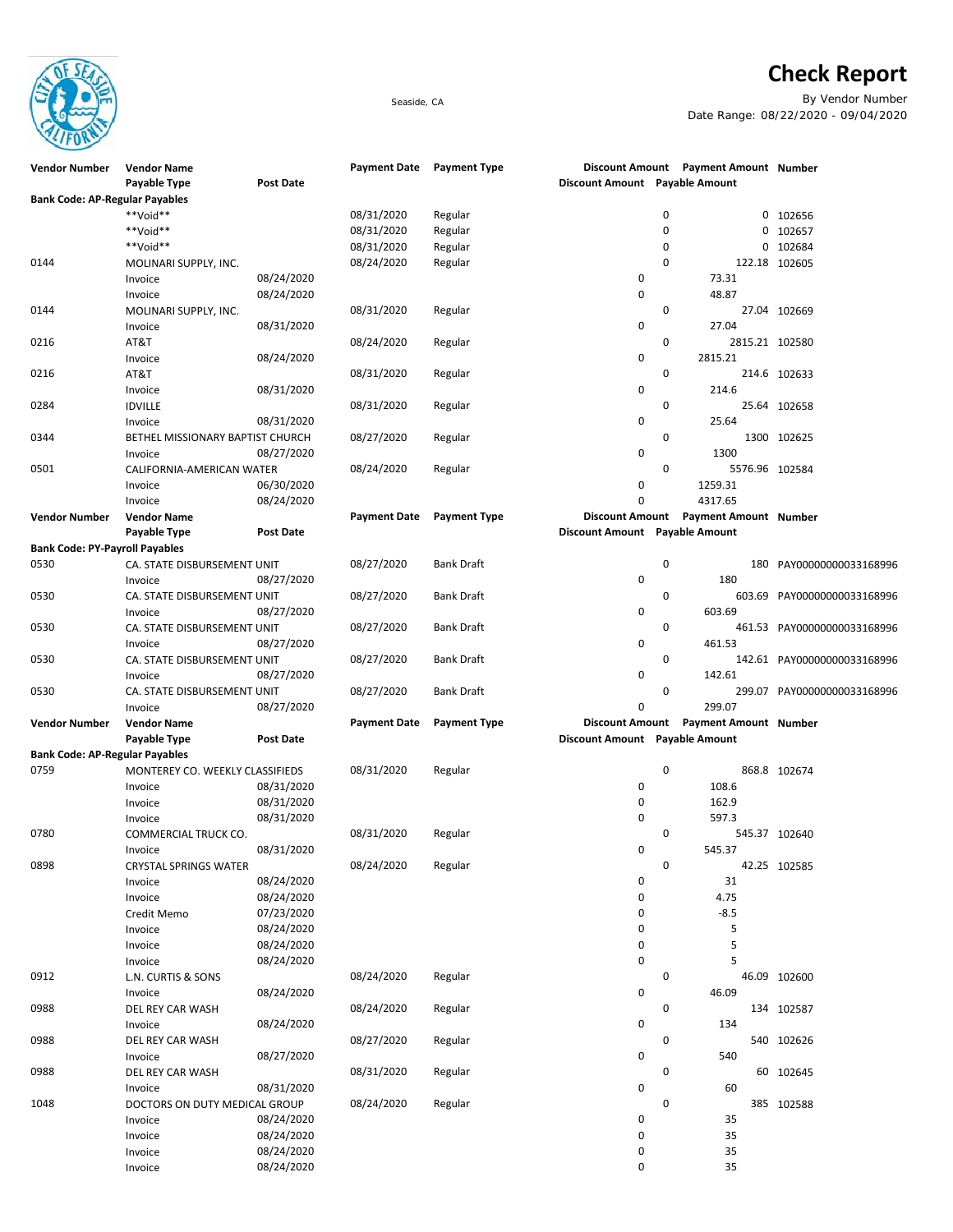|                      | Invoice                          | 08/24/2020                          |                     |                     | 0                              | 35                           |               |
|----------------------|----------------------------------|-------------------------------------|---------------------|---------------------|--------------------------------|------------------------------|---------------|
|                      |                                  |                                     |                     |                     |                                |                              |               |
|                      | Invoice                          | 08/24/2020                          |                     |                     | 0                              | 35                           |               |
|                      | Invoice                          | 08/24/2020                          |                     |                     | 0                              | 35                           |               |
|                      | Invoice                          | 08/24/2020                          |                     |                     | 0                              | 35                           |               |
|                      | Invoice                          | 08/24/2020                          |                     |                     | 0                              | 35                           |               |
|                      | Invoice                          | 08/24/2020                          |                     |                     | 0                              | 35                           |               |
|                      | Invoice                          | 08/24/2020                          |                     |                     | 0                              | 35                           |               |
| 1152                 | ENTENMANN-ROVIN COMPANY          |                                     | 08/31/2020          | Regular             | 0                              |                              | 62.4 102648   |
|                      | Invoice                          | 08/31/2020                          |                     |                     | 0                              | 62.4                         |               |
| 1176                 | <b>EWING IRRIGATION PRODUCTS</b> |                                     | 08/31/2020          | Regular             | 0                              |                              | 717.34 102649 |
|                      |                                  |                                     |                     |                     | 0                              | 649.52                       |               |
|                      | Invoice                          | 08/31/2020                          |                     |                     |                                |                              |               |
|                      | Invoice                          | 08/31/2020                          |                     |                     | 0                              | 67.82                        |               |
| 1188                 | FERGUSON ENTERPRISES INC #686    |                                     | 08/24/2020          | Regular             | 0                              |                              | 325.32 102591 |
|                      | Invoice                          | 08/24/2020                          |                     |                     | $\pmb{0}$                      | 163.07                       |               |
|                      | Invoice                          | 08/24/2020                          |                     |                     | 0                              | 98.72                        |               |
|                      | Invoice                          | 08/24/2020                          |                     |                     | 0                              | 63.53                        |               |
| 1388                 | <b>GRAINGER</b>                  |                                     | 08/24/2020          | Regular             | 0                              | 1034.77 102593               |               |
|                      |                                  |                                     |                     |                     |                                |                              |               |
|                      | Invoice                          | 08/24/2020                          |                     |                     | 0                              | 456.23                       |               |
|                      | Invoice                          | 08/24/2020                          |                     |                     | 0                              | 145.59                       |               |
|                      | Invoice                          | 08/24/2020                          |                     |                     | 0                              | 108.59                       |               |
|                      | Invoice                          | 08/24/2020                          |                     |                     | 0                              | 63.73                        |               |
|                      | Invoice                          | 08/24/2020                          |                     |                     | 0                              | 260.63                       |               |
| 1388                 | <b>GRAINGER</b>                  |                                     | 08/31/2020          | Regular             | 0                              | 1071.26 102652               |               |
|                      | Invoice                          | 08/31/2020                          |                     |                     | 0                              | 1071.26                      |               |
|                      |                                  |                                     |                     |                     |                                |                              |               |
| <b>Vendor Number</b> | <b>Vendor Name</b>               |                                     | <b>Payment Date</b> | <b>Payment Type</b> | <b>Discount Amount</b>         | <b>Payment Amount Number</b> |               |
|                      | Payable Type                     | <b>Post Date</b>                    |                     |                     | Discount Amount Payable Amount |                              |               |
| 1391                 |                                  | <b>GRANITE CONSTRUCTION COMPANY</b> | 08/24/2020          | Regular             | 0                              |                              | 493.61 102594 |
|                      | Invoice                          | 08/24/2020                          |                     |                     | 0                              | 493.61                       |               |
| 1392                 | <b>GRANITE ROCK COMPANY</b>      |                                     | 08/31/2020          | Regular             | 0                              |                              | 653.86 102653 |
|                      | Invoice                          | 08/31/2020                          |                     |                     | 0                              | 653.86                       |               |
| 1561                 | HOME DEPOT CREDIT SERVICES       |                                     | 08/31/2020          | Regular             | 0                              | 3253.53 102655               |               |
|                      |                                  |                                     |                     |                     |                                |                              |               |
|                      | Invoice                          | 08/31/2020                          |                     |                     | 0                              | 14.14                        |               |
|                      | Invoice                          | 08/31/2020                          |                     |                     | 0                              | 89.46                        |               |
|                      | Invoice                          | 08/31/2020                          |                     |                     | 0                              | 4.09                         |               |
|                      | Invoice                          | 08/31/2020                          |                     |                     | 0                              | 29.87                        |               |
|                      | Invoice                          | 08/31/2020                          |                     |                     | 0                              | 55.13                        |               |
|                      | Invoice                          | 08/31/2020                          |                     |                     | 0                              | 326.66                       |               |
|                      |                                  |                                     |                     |                     | 0                              |                              |               |
|                      | Invoice                          | 08/31/2020                          |                     |                     |                                | 109.12                       |               |
|                      | Invoice                          | 08/31/2020                          |                     |                     | 0                              | 33.81                        |               |
|                      | Invoice                          | 08/31/2020                          |                     |                     | 0                              | 158.87                       |               |
|                      | Invoice                          | 08/31/2020                          |                     |                     | 0                              | 489.66                       |               |
|                      | Invoice                          | 08/31/2020                          |                     |                     | 0                              | 92.69                        |               |
|                      | Invoice                          | 08/31/2020                          |                     |                     | 0                              | 20.69                        |               |
|                      | Invoice                          | 08/31/2020                          |                     |                     | 0                              | 50.78                        |               |
|                      |                                  |                                     |                     |                     |                                |                              |               |
|                      | Invoice                          | 08/31/2020                          |                     |                     | 0                              | 49.11                        |               |
|                      | Invoice                          | 08/31/2020                          |                     |                     | $\pmb{0}$                      | 50.57                        |               |
|                      | Invoice                          | 08/31/2020                          |                     |                     | 0                              | 18.54                        |               |
|                      | Invoice                          | 08/31/2020                          |                     |                     | 0                              | 138.63                       |               |
|                      | Invoice                          | 08/31/2020                          |                     |                     | 0                              | 54.6                         |               |
|                      | Invoice                          | 08/31/2020                          |                     |                     | 0                              | 173.71                       |               |
|                      | Invoice                          | 08/31/2020                          |                     |                     | 0                              | 65.43                        |               |
|                      |                                  |                                     |                     |                     |                                | 28.07                        |               |
|                      | Invoice                          | 08/31/2020                          |                     |                     | 0                              |                              |               |
|                      | Invoice                          | 08/31/2020                          |                     |                     | 0                              | 40.01                        |               |
|                      | Invoice                          | 08/31/2020                          |                     |                     | $\pmb{0}$                      | 18.55                        |               |
|                      | Invoice                          | 08/31/2020                          |                     |                     | 0                              | 140.93                       |               |
|                      | Invoice                          | 08/31/2020                          |                     |                     | 0                              | 67.98                        |               |
|                      | Invoice                          | 08/31/2020                          |                     |                     | 0                              | 20.19                        |               |
|                      | Invoice                          | 08/31/2020                          |                     |                     | 0                              | 127.11                       |               |
|                      |                                  |                                     |                     |                     |                                |                              |               |
|                      | Invoice                          | 08/31/2020                          |                     |                     | 0                              | 75.49                        |               |
|                      | Invoice                          | 08/31/2020                          |                     |                     | 0                              | 32.64                        |               |
|                      | Credit Memo                      | 07/20/2020                          |                     |                     | 0                              | $-140.93$                    |               |
|                      | Invoice                          | 08/31/2020                          |                     |                     | 0                              | 130.01                       |               |
|                      | Invoice                          | 08/31/2020                          |                     |                     | 0                              | 19.3                         |               |
|                      | Invoice                          | 08/31/2020                          |                     |                     | 0                              | 10.44                        |               |
|                      |                                  | 08/31/2020                          |                     |                     | 0                              | 31.68                        |               |
|                      | Invoice                          |                                     |                     |                     |                                |                              |               |
|                      | Invoice                          | 08/31/2020                          |                     |                     | 0                              | 230.52                       |               |
|                      | Invoice                          | 08/31/2020                          |                     |                     | 0                              | 43.57                        |               |
|                      | Invoice                          | 08/31/2020                          |                     |                     | 0                              | 114.9                        |               |
|                      | Invoice                          | 08/31/2020                          |                     |                     | $\pmb{0}$                      | 52.3                         |               |
|                      | Invoice                          | 08/31/2020                          |                     |                     | 0                              | 44.69                        |               |
|                      |                                  |                                     |                     |                     |                                |                              |               |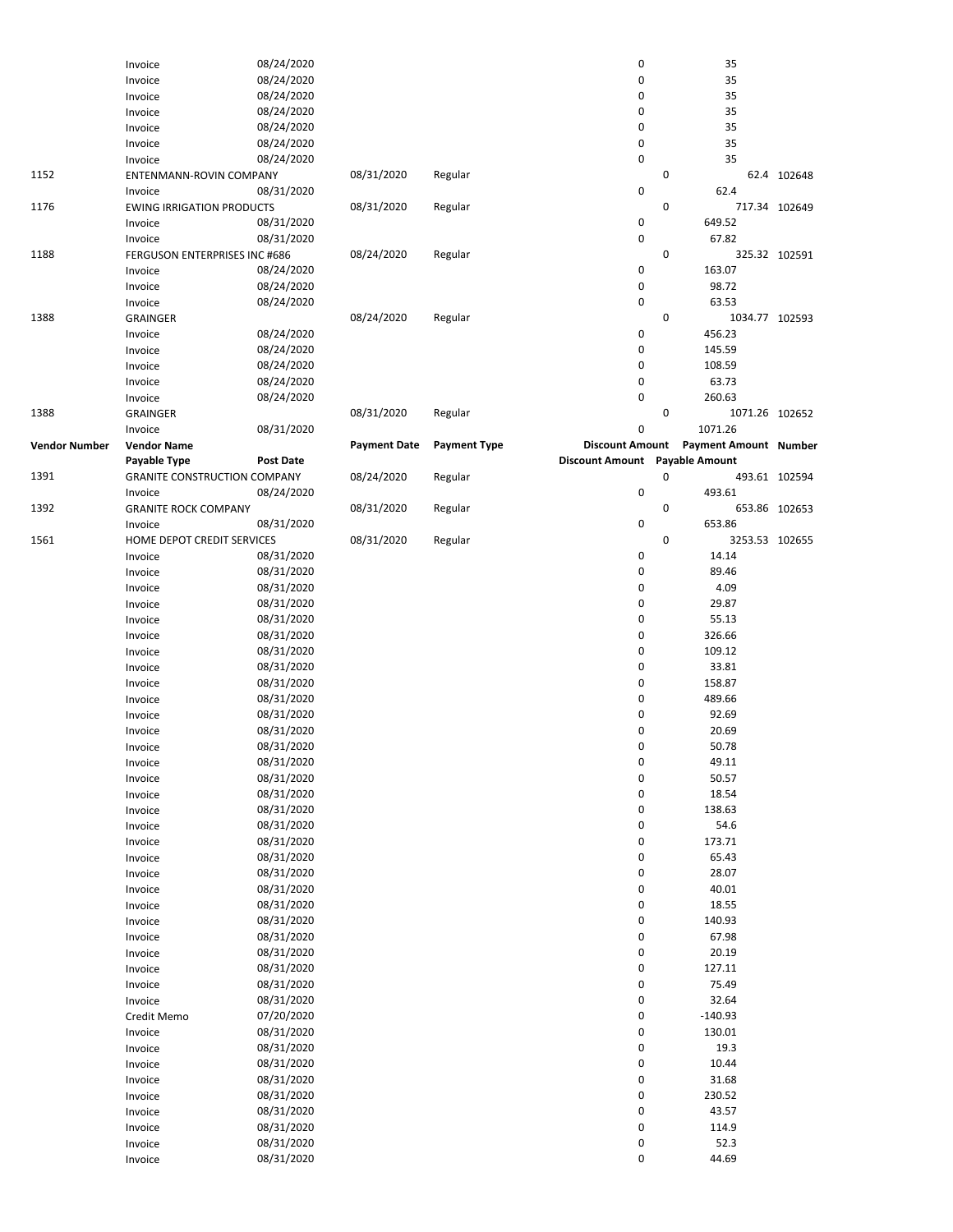|                      | Invoice                                            | 08/31/2020       |                     |                     | 0                              |   | 69.77                        |               |
|----------------------|----------------------------------------------------|------------------|---------------------|---------------------|--------------------------------|---|------------------------------|---------------|
|                      | Invoice                                            | 08/31/2020       |                     |                     | 0                              |   | 70.75                        |               |
| 1798                 | KELLY-MOORE PAINT COMPANY                          |                  | 08/24/2020          | Regular             |                                | 0 |                              | 69.46 102598  |
|                      | Invoice                                            | 08/24/2020       |                     |                     | 0                              |   | 69.46                        |               |
| 1798                 | KELLY-MOORE PAINT COMPANY                          |                  |                     |                     |                                | 0 |                              | 15.97 102663  |
|                      |                                                    |                  | 08/31/2020          | Regular             |                                |   |                              |               |
|                      | Invoice                                            | 08/31/2020       |                     |                     | 0                              |   | 15.97                        |               |
| 2102                 | MARTIN'S IRRIGATION SUPPLY, INC.                   |                  | 08/31/2020          | Regular             |                                | 0 |                              | 458.39 102665 |
|                      | Invoice                                            | 08/31/2020       |                     |                     | 0                              |   | 458.39                       |               |
| 2184                 | <b>MISSION LINEN SERVICE</b>                       |                  | 08/24/2020          | Regular             |                                | 0 |                              | 82.21 102603  |
|                      | Invoice                                            | 08/24/2020       |                     |                     | 0                              |   | 82.21                        |               |
| 2184                 | <b>MISSION LINEN SERVICE</b>                       |                  | 08/31/2020          | Regular             |                                | 0 |                              | 117.7 102667  |
|                      |                                                    |                  | <b>Payment Date</b> | <b>Payment Type</b> | <b>Discount Amount</b>         |   | <b>Payment Amount Number</b> |               |
| <b>Vendor Number</b> | <b>Vendor Name</b>                                 |                  |                     |                     |                                |   |                              |               |
|                      | Payable Type                                       | <b>Post Date</b> |                     |                     | <b>Discount Amount</b>         |   | <b>Payable Amount</b>        |               |
|                      | Invoice                                            | 08/31/2020       |                     |                     | 0                              |   | 82.21                        |               |
|                      | Invoice                                            | 08/31/2020       |                     |                     | 0                              |   | 35.49                        |               |
| 2186                 | <b>MISSION UNIFORM SERVICE</b>                     |                  | 08/24/2020          | Regular             |                                | 0 | 1155.88 102604               |               |
|                      | Invoice                                            | 06/30/2020       |                     |                     | 0                              |   | 35.49                        |               |
|                      | Invoice                                            | 06/30/2020       |                     |                     | 0                              |   | 35.49                        |               |
|                      | Invoice                                            | 06/30/2020       |                     |                     | 0                              |   | 35.49                        |               |
|                      |                                                    |                  |                     |                     |                                |   |                              |               |
|                      | Invoice                                            | 08/24/2020       |                     |                     | 0                              |   | 35.49                        |               |
|                      | Invoice                                            | 08/24/2020       |                     |                     | 0                              |   | 35.49                        |               |
|                      | Invoice                                            | 08/24/2020       |                     |                     | 0                              |   | 382.2                        |               |
|                      | Invoice                                            | 08/24/2020       |                     |                     | 0                              |   | 107.58                       |               |
|                      | Invoice                                            | 08/24/2020       |                     |                     | 0                              |   | 358.49                       |               |
|                      | Invoice                                            | 08/24/2020       |                     |                     | 0                              |   | 130.16                       |               |
| 2186                 | <b>MISSION UNIFORM SERVICE</b>                     |                  | 08/31/2020          | Regular             |                                | 0 | 1163.13 102668               |               |
|                      |                                                    |                  |                     |                     |                                |   |                              |               |
|                      | Invoice                                            | 06/30/2020       |                     |                     | 0                              |   | 106.74                       |               |
|                      | Invoice                                            | 06/30/2020       |                     |                     | 0                              |   | 106.74                       |               |
|                      | Invoice                                            | 08/31/2020       |                     |                     | 0                              |   | 54                           |               |
|                      | Invoice                                            | 08/27/2020       |                     |                     | 0                              |   | 423.19                       |               |
|                      | Invoice                                            | 08/31/2020       |                     |                     | 0                              |   | 109.58                       |               |
|                      | Invoice                                            | 08/31/2020       |                     |                     | 0                              |   | 102.56                       |               |
|                      |                                                    | 08/31/2020       |                     |                     | 0                              |   | 130.16                       |               |
|                      | Invoice                                            |                  |                     |                     |                                |   |                              |               |
|                      | Invoice                                            | 08/31/2020       |                     |                     | 0                              |   | 130.16                       |               |
| 2223                 | MONTEREY BAY ENGINEERS, INC.                       |                  | 08/31/2020          | Regular             |                                | 0 |                              | 8840 102672   |
|                      | Invoice                                            | 06/30/2020       |                     |                     | 0                              |   | 1567.5                       |               |
|                      | Invoice                                            | 06/30/2020       |                     |                     | 0                              |   | 1800                         |               |
|                      | Invoice                                            | 06/30/2020       |                     |                     | 0                              |   | 2472.5                       |               |
|                      | Invoice                                            | 06/30/2020       |                     |                     | 0                              |   | 3000                         |               |
| 2232                 |                                                    |                  |                     |                     |                                | 0 | 2372.68 102639               |               |
|                      | <b>CITY OF MONTEREY</b>                            |                  | 08/31/2020          | Regular             |                                |   |                              |               |
|                      | Invoice                                            | 06/30/2020       |                     |                     | 0                              |   | 2372.68                      |               |
| 2238                 | MONTEREY BAY PEST CONTROL                          |                  | 08/31/2020          | Regular             |                                | 0 |                              | 150 102673    |
|                      | Invoice                                            | 08/31/2020       |                     |                     | 0                              |   | 90                           |               |
|                      | Invoice                                            | 08/31/2020       |                     |                     | 0                              |   | 60                           |               |
| 2351                 | MONTEREY TIRE SERVICE                              |                  | 08/24/2020          | Regular             |                                | 0 |                              | 1327.5 102606 |
|                      | Invoice                                            | 08/24/2020       |                     |                     | 0                              |   | 596.95                       |               |
|                      | Invoice                                            | 08/24/2020       |                     |                     | 0                              |   | 142.68                       |               |
|                      |                                                    |                  |                     |                     |                                |   |                              |               |
|                      | Invoice                                            | 08/24/2020       |                     |                     | 0                              |   | 252.83                       |               |
|                      | Invoice                                            | 08/24/2020       |                     |                     | 0                              |   | 191.36                       |               |
|                      | Invoice                                            | 08/24/2020       |                     |                     | 0                              |   | 65.23                        |               |
|                      | Invoice                                            | 08/24/2020       |                     |                     | 0                              |   | 38.24                        |               |
|                      | Invoice                                            | 08/24/2020       |                     |                     | 0                              |   | 40.21                        |               |
| 2351                 | MONTEREY TIRE SERVICE                              |                  | 08/31/2020          | Regular             |                                | 0 | 1524.81 102677               |               |
|                      | Invoice                                            | 08/31/2020       |                     |                     | 0                              |   | 372.2                        |               |
|                      |                                                    |                  |                     |                     |                                |   |                              |               |
|                      | Invoice                                            | 08/31/2020       |                     |                     | 0                              |   | 42.23                        |               |
|                      | Invoice                                            | 08/31/2020       |                     |                     | 0                              |   | 738.18                       |               |
|                      | Invoice                                            | 08/31/2020       |                     |                     | 0                              |   | 372.2                        |               |
| 2426                 | McDONALD REFRIGERATION INC                         |                  | 08/24/2020          | Regular             |                                | 0 |                              | 77.5 102602   |
|                      | Invoice                                            | 08/24/2020       |                     |                     | 0                              |   | 77.5                         |               |
| 2426                 | McDONALD REFRIGERATION INC                         |                  | 08/31/2020          | Regular             |                                | 0 |                              | 457.9 102666  |
|                      | Invoice                                            | 08/31/2020       |                     |                     | 0                              |   | 457.9                        |               |
|                      |                                                    |                  |                     |                     |                                |   |                              |               |
| 2516                 | NATIVIDAD MEDICAL CENTER                           |                  | 08/27/2020          | Regular             |                                | 0 |                              | 31 102629     |
|                      | Invoice                                            | 06/30/2020       |                     |                     | 0                              |   | 31                           |               |
| 2746                 | PENINSULA POOL SERVICE                             |                  | 08/31/2020          | Regular             |                                | 0 |                              | 91.96 102680  |
|                      | Invoice                                            | 08/31/2020       |                     |                     | 0                              |   | 91.96                        |               |
| <b>Vendor Number</b> | <b>Vendor Name</b>                                 |                  | <b>Payment Date</b> | <b>Payment Type</b> | <b>Discount Amount</b>         |   | <b>Payment Amount Number</b> |               |
|                      | Payable Type                                       | Post Date        |                     |                     | Discount Amount Payable Amount |   |                              |               |
| 2752                 | PENINSULA WELDING & MEDICAL SUPPLY, IN( 08/31/2020 |                  |                     | Regular             |                                | 0 |                              | 40.44 102681  |
|                      | Invoice                                            | 08/31/2020       |                     |                     | 0                              |   | 40.44                        |               |
| 2849                 |                                                    |                  |                     |                     |                                | 0 |                              |               |
|                      | PREMIUM AUTO PARTS, INC.                           |                  | 08/24/2020          | Regular             |                                |   |                              | 693.03 102612 |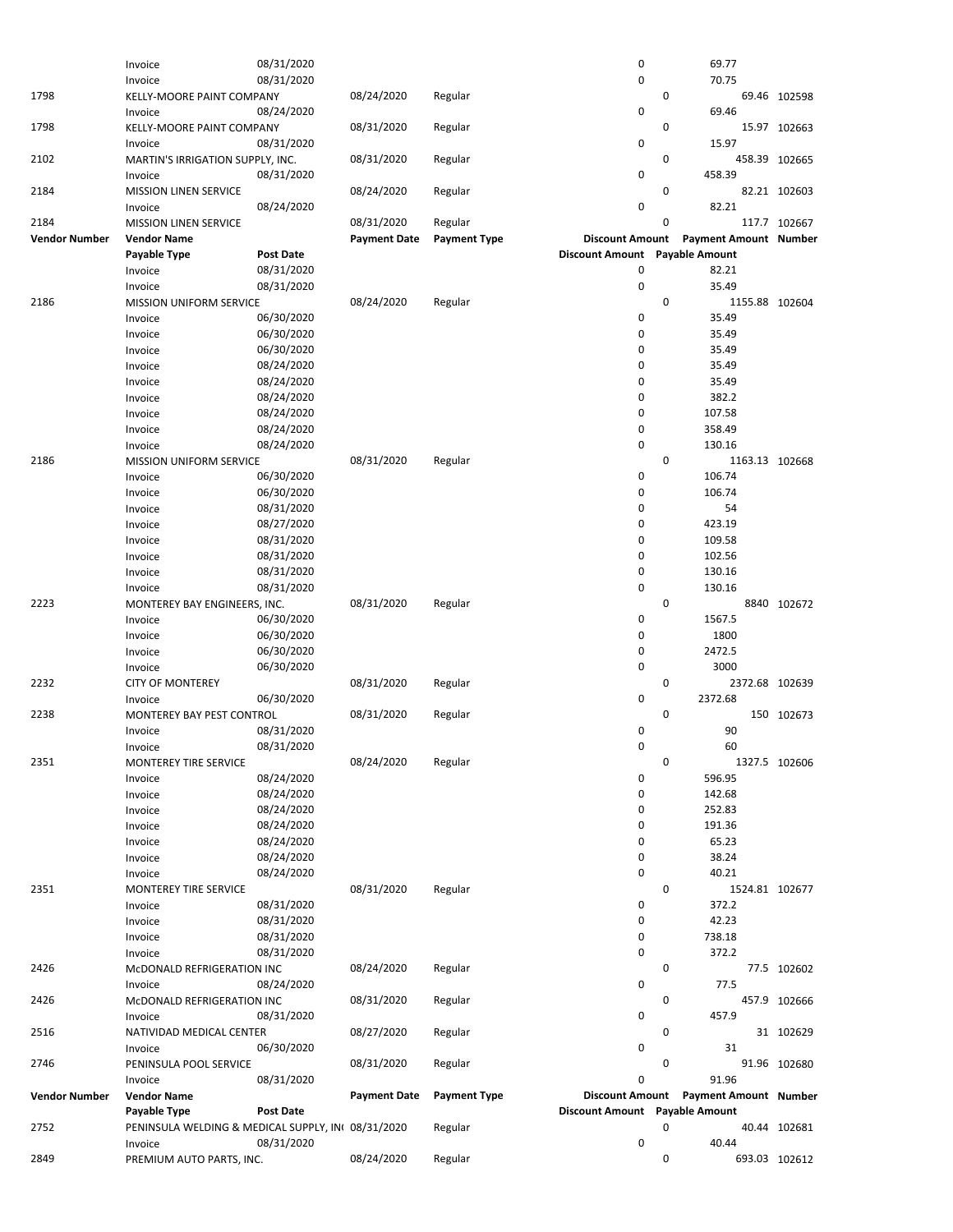|                                       | Invoice                                            | 08/24/2020       |                     |                     | 0                      |   | 65.4                         |                      |
|---------------------------------------|----------------------------------------------------|------------------|---------------------|---------------------|------------------------|---|------------------------------|----------------------|
|                                       | Invoice                                            | 08/24/2020       |                     |                     | 0                      |   | 146.97                       |                      |
|                                       | Invoice                                            | 08/24/2020       |                     |                     | 0                      |   | 10.7                         |                      |
|                                       | Invoice                                            | 08/24/2020       |                     |                     | 0                      |   | 28.71                        |                      |
|                                       |                                                    |                  |                     |                     | 0                      |   | 17.45                        |                      |
|                                       | Invoice                                            | 08/24/2020       |                     |                     |                        |   |                              |                      |
|                                       | Invoice                                            | 08/24/2020       |                     |                     | 0                      |   | 29.25                        |                      |
|                                       | Invoice                                            | 08/24/2020       |                     |                     | 0                      |   | 18.56                        |                      |
|                                       | Invoice                                            | 08/24/2020       |                     |                     | 0                      |   | 7.05                         |                      |
|                                       | Invoice                                            | 08/24/2020       |                     |                     | 0                      |   | 31.5                         |                      |
|                                       | Invoice                                            | 08/24/2020       |                     |                     | 0                      |   | 144.35                       |                      |
|                                       | Invoice                                            | 08/24/2020       |                     |                     | 0                      |   | 147.48                       |                      |
|                                       | Invoice                                            | 08/24/2020       |                     |                     | 0                      |   | 45.61                        |                      |
| 2849                                  | PREMIUM AUTO PARTS, INC.                           |                  | 08/31/2020          | Regular             |                        | 0 |                              | 874.44 102683        |
|                                       |                                                    |                  |                     |                     |                        |   |                              |                      |
|                                       | Invoice                                            | 08/31/2020       |                     |                     | 0                      |   | 25.39                        |                      |
|                                       | Invoice                                            | 08/31/2020       |                     |                     | 0                      |   | 43.91                        |                      |
|                                       | Invoice                                            | 08/31/2020       |                     |                     | 0                      |   | 205.15                       |                      |
|                                       | Invoice                                            | 08/31/2020       |                     |                     | 0                      |   | 43.26                        |                      |
|                                       | Invoice                                            | 08/31/2020       |                     |                     | 0                      |   | 11.64                        |                      |
|                                       | Credit Memo                                        | 08/31/2020       |                     |                     | 0                      |   | $-69.3$                      |                      |
|                                       | Invoice                                            | 08/31/2020       |                     |                     | 0                      |   | 8.62                         |                      |
|                                       | Invoice                                            | 08/31/2020       |                     |                     | 0                      |   | 6.41                         |                      |
|                                       |                                                    |                  |                     |                     |                        |   |                              |                      |
|                                       | Invoice                                            | 08/31/2020       |                     |                     | 0                      |   | 19.6                         |                      |
|                                       | Invoice                                            | 08/31/2020       |                     |                     | 0                      |   | 282.85                       |                      |
|                                       | Invoice                                            | 08/31/2020       |                     |                     | 0                      |   | 149.4                        |                      |
|                                       | Invoice                                            | 08/31/2020       |                     |                     | 0                      |   | 10.82                        |                      |
|                                       | Invoice                                            | 08/31/2020       |                     |                     | 0                      |   | 2.79                         |                      |
|                                       | Invoice                                            | 08/31/2020       |                     |                     | 0                      |   | 78.57                        |                      |
|                                       | Invoice                                            | 08/31/2020       |                     |                     | 0                      |   | 21.85                        |                      |
|                                       | Invoice                                            | 08/31/2020       |                     |                     | 0                      |   | 9.62                         |                      |
|                                       |                                                    |                  |                     |                     | 0                      |   |                              |                      |
|                                       | Invoice                                            | 08/31/2020       |                     |                     |                        |   | 23.86                        |                      |
| <b>Vendor Number</b>                  | <b>Vendor Name</b>                                 |                  | <b>Payment Date</b> | <b>Payment Type</b> | <b>Discount Amount</b> |   | <b>Payment Amount Number</b> |                      |
|                                       | Payable Type                                       | Post Date        |                     |                     | <b>Discount Amount</b> |   | <b>Payable Amount</b>        |                      |
| Bank Code: PY-Payroll Payables        |                                                    |                  |                     |                     |                        |   |                              |                      |
| 2877                                  | PUBLIC EMPLOYEES' RETIREMENT SYSTEM                |                  | 09/02/2020          | <b>Bank Draft</b>   |                        | 0 |                              | 1500 1001623419      |
|                                       | Invoice                                            | 08/03/2020       |                     |                     | 0                      |   | 1500                         |                      |
| 2877                                  | PUBLIC EMPLOYEES' RETIREMENT SYSTEM                |                  | 09/04/2020          | <b>Bank Draft</b>   |                        | 0 |                              | 123444.81 1001629159 |
|                                       | Invoice                                            | 08/13/2020       |                     |                     |                        |   | 123444.81                    |                      |
|                                       |                                                    |                  |                     |                     |                        |   |                              |                      |
|                                       |                                                    |                  |                     |                     | 0                      |   |                              |                      |
| 2877                                  | PUBLIC EMPLOYEES' RETIREMENT SYSTEM                |                  | 09/04/2020          | <b>Bank Draft</b>   |                        | 0 |                              | 0.1 1001629159       |
|                                       | Debit Memo                                         | 08/13/2020       |                     |                     | 0                      |   | 0.1                          |                      |
| Vendor Number                         | <b>Vendor Name</b>                                 |                  | <b>Payment Date</b> | <b>Payment Type</b> | <b>Discount Amount</b> |   | <b>Payment Amount Number</b> |                      |
|                                       | Payable Type                                       | <b>Post Date</b> |                     |                     | <b>Discount Amount</b> |   | <b>Payable Amount</b>        |                      |
| <b>Bank Code: AP-Regular Payables</b> |                                                    |                  |                     |                     |                        |   |                              |                      |
| 3290                                  | SOCIETY FOR THE PREVENTION OF CRUELTY T 08/31/2020 |                  |                     | Regular             |                        | 0 |                              | 3912 102687          |
|                                       |                                                    |                  |                     |                     |                        |   |                              |                      |
|                                       | Invoice                                            | 08/31/2020       |                     |                     | 0                      |   | 3912                         |                      |
| 3307                                  | SAME DAY SHRED                                     |                  | 08/24/2020          | Regular             |                        | 0 |                              | 45 102616            |
|                                       | Invoice                                            | 08/24/2020       |                     |                     | 0                      |   | 45                           |                      |
| 3319                                  | STAPLES ADVANTAGE                                  |                  | 08/24/2020          | Regular             |                        | 0 |                              | 58.67 102618         |
|                                       | Invoice                                            | 08/24/2020       |                     |                     | 0                      |   | 58.67                        |                      |
| 3319                                  | STAPLES ADVANTAGE                                  |                  | 08/31/2020          | Regular             |                        | 0 |                              | 97.21 102688         |
|                                       | Invoice                                            | 08/31/2020       |                     |                     | 0                      |   | 97.21                        |                      |
| 3515                                  | TRI-COUNTY FIRE PROTECTION                         |                  | 08/24/2020          | Regular             |                        | 0 |                              | 187.61 102621        |
|                                       |                                                    |                  |                     |                     |                        |   |                              |                      |
|                                       | Invoice                                            | 08/24/2020       |                     |                     | 0                      |   | 187.61                       |                      |
| 3544                                  | UNDERGROUND SERVICE ALERT                          |                  | 08/24/2020          | Regular             |                        | 0 |                              | 761.48 102623        |
|                                       | Invoice                                            | 08/24/2020       |                     |                     | 0                      |   | 761.48                       |                      |
| 3851                                  | BOUND TREE MEDICAL, LLC                            |                  | 08/24/2020          | Regular             |                        | 0 |                              | 288.67 102583        |
|                                       | Invoice                                            | 08/24/2020       |                     |                     | 0                      |   | 288.67                       |                      |
| 3851                                  | BOUND TREE MEDICAL, LLC                            |                  | 08/31/2020          | Regular             |                        | 0 |                              | 739.89 102637        |
|                                       | Invoice                                            | 08/31/2020       |                     |                     | 0                      |   | 739.89                       |                      |
| 4222                                  | HARRIS & ASSOCIATES, INC.                          |                  | 08/31/2020          | Regular             |                        | 0 | 70033.35 102654              |                      |
|                                       |                                                    | 06/30/2020       |                     |                     | 0                      |   | 5621.25                      |                      |
|                                       | Invoice                                            |                  |                     |                     | 0                      |   | 8052.5                       |                      |
|                                       | Invoice                                            | 06/30/2020       |                     |                     |                        |   |                              |                      |
|                                       | Invoice                                            | 06/30/2020       |                     |                     | 0                      |   | 840                          |                      |
|                                       | Invoice                                            | 06/30/2020       |                     |                     | 0                      |   | 55519.6                      |                      |
| 4271                                  | <b>URETSKY SECURITY</b>                            |                  | 08/31/2020          | Regular             |                        | 0 |                              | 20 102694            |
|                                       | Invoice                                            | 08/31/2020       |                     |                     | 0                      |   | 20                           |                      |
| 4422                                  | LEHR AUTO ELECTRIC                                 |                  | 08/31/2020          | Regular             |                        | 0 |                              | 817.19 102664        |
|                                       | Invoice                                            | 08/31/2020       |                     |                     | 0                      |   | 817.19                       |                      |
| 4425                                  | MONTEREY AUTO SUPPLY                               |                  | 08/31/2020          | Regular             |                        | 0 |                              | 102.41 102670        |
|                                       | Invoice                                            | 08/31/2020       |                     |                     | 0                      |   | 50.89                        |                      |
|                                       | Invoice                                            | 08/31/2020       |                     |                     | 0                      |   | 3.44                         |                      |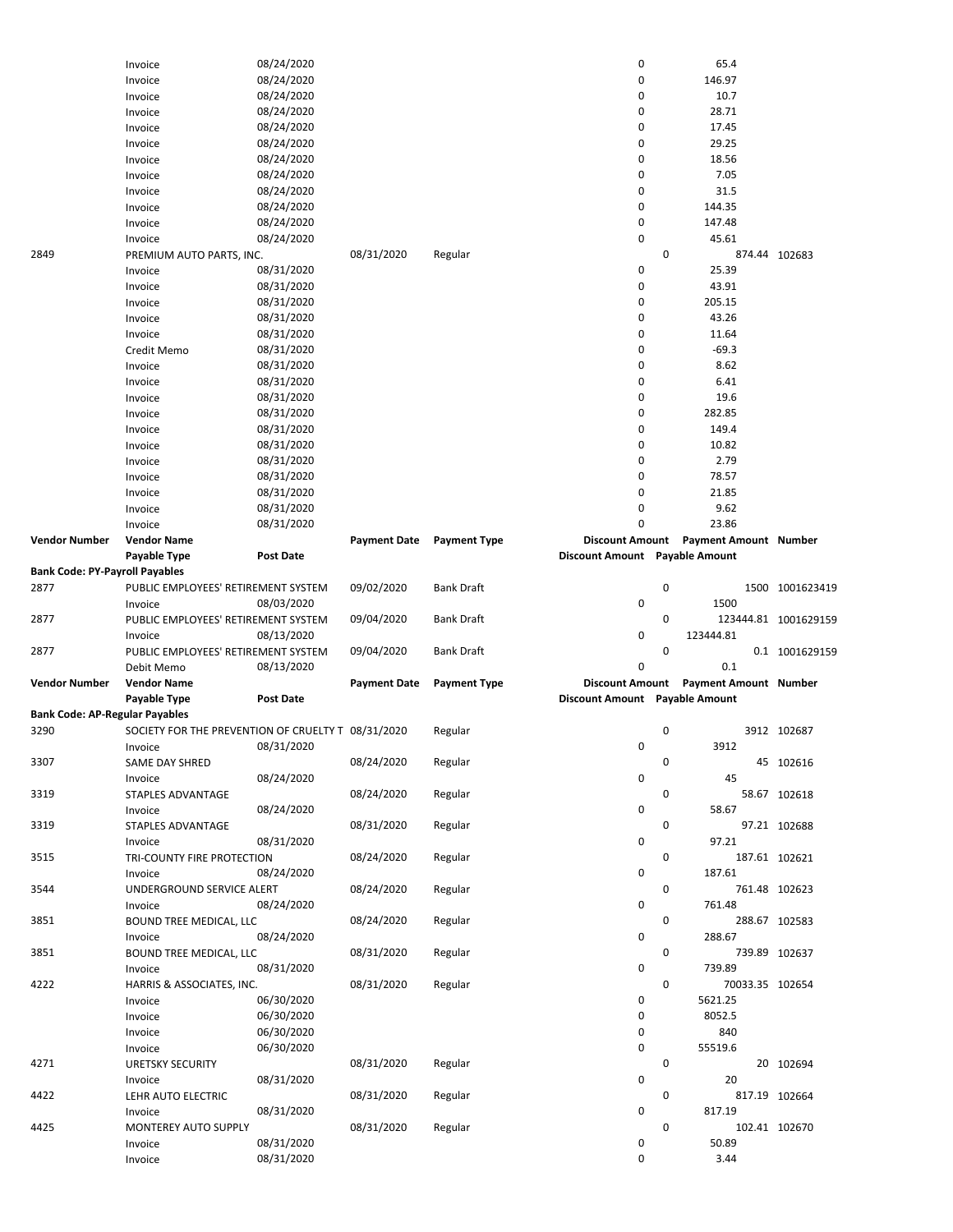|                                       | Invoice                         | 08/31/2020       |                                  |                     | 0                              |             | 8.86                                  |                          |
|---------------------------------------|---------------------------------|------------------|----------------------------------|---------------------|--------------------------------|-------------|---------------------------------------|--------------------------|
|                                       | Invoice                         | 08/31/2020       |                                  |                     | 0                              |             | 20.75                                 |                          |
|                                       | Invoice                         | 08/31/2020       |                                  |                     | 0                              |             | 18.47                                 |                          |
| 4449                                  | <b>REED &amp; GRAHAM</b>        |                  | 08/24/2020                       | Regular             |                                | 0           | 551.72 102614                         |                          |
|                                       |                                 |                  |                                  |                     |                                |             |                                       |                          |
|                                       | Invoice                         | 08/24/2020       |                                  |                     | 0                              |             | 551.72                                |                          |
| 4452                                  | <b>RYAN L. RIDER</b>            |                  | 08/24/2020                       | Regular             |                                | 0           |                                       | 2600 102615              |
|                                       | Invoice                         | 08/24/2020       |                                  |                     | 0                              |             | 2600                                  |                          |
| 4487                                  | PTS COMMUNICATIONS              |                  | 08/24/2020                       | Regular             |                                | 0           |                                       | 206 102613               |
|                                       | Invoice                         | 06/30/2020       |                                  |                     | 0                              |             | 103                                   |                          |
|                                       | Credit Memo                     | 08/24/2020       |                                  |                     | 0                              |             | $-25$                                 |                          |
|                                       |                                 |                  |                                  |                     |                                |             |                                       |                          |
|                                       | Invoice                         | 09/04/2020       |                                  |                     | 0                              |             | 128                                   |                          |
| 4892                                  | <b>EDGES ELECTRICAL GROUP</b>   |                  | 08/31/2020                       | Regular             |                                | 0           | 899.94 102647                         |                          |
|                                       | Invoice                         | 08/31/2020       |                                  |                     | 0                              |             | 70.32                                 |                          |
|                                       | Invoice                         | 08/31/2020       |                                  |                     | 0                              |             | 144.08                                |                          |
|                                       | Credit Memo                     | 08/31/2020       |                                  |                     | 0                              |             | $-18.5$                               |                          |
|                                       | Invoice                         | 08/31/2020       |                                  |                     | 0                              |             | 32.84                                 |                          |
|                                       |                                 |                  |                                  |                     |                                |             |                                       |                          |
|                                       | Invoice                         | 08/31/2020       |                                  |                     | 0                              |             | 671.2                                 |                          |
| <b>Vendor Number</b>                  | <b>Vendor Name</b>              |                  | <b>Payment Date</b>              | <b>Payment Type</b> |                                |             | Discount Amount Payment Amount Number |                          |
|                                       | Payable Type                    | <b>Post Date</b> |                                  |                     | Discount Amount Payable Amount |             |                                       |                          |
| 4896                                  | DEPARTMENT OF JUSTICE           |                  | 08/31/2020                       | Regular             |                                | 0           |                                       | 640 102646               |
|                                       | Invoice                         | 08/31/2020       |                                  |                     | 0                              |             | 640                                   |                          |
|                                       |                                 |                  |                                  |                     |                                |             |                                       |                          |
| <b>Vendor Number</b>                  | <b>Vendor Name</b>              |                  | <b>Payment Date</b>              | <b>Payment Type</b> |                                |             | Discount Amount Payment Amount Number |                          |
|                                       | Payable Type                    | Post Date        |                                  |                     | Discount Amount Payable Amount |             |                                       |                          |
| <b>Bank Code: PY-Payroll Payables</b> |                                 |                  |                                  |                     |                                |             |                                       |                          |
| 4920                                  | ICMA RETIREMENT TRUST-457       |                  | 08/28/2020                       | <b>Bank Draft</b>   |                                | 0           |                                       | 757.95 617455a86c        |
|                                       | Invoice                         | 08/27/2020       |                                  |                     | 0                              |             | 757.95                                |                          |
| 4920                                  | ICMA RETIREMENT TRUST-457       |                  | 08/28/2020                       | <b>Bank Draft</b>   |                                | 0           |                                       | 33833.54 617455a86c      |
|                                       |                                 |                  |                                  |                     | 0                              |             | 33833.54                              |                          |
|                                       | Invoice                         | 08/27/2020       |                                  |                     |                                |             |                                       |                          |
| <b>Vendor Number</b>                  | <b>Vendor Name</b>              |                  | <b>Payment Date</b>              | <b>Payment Type</b> |                                |             | Discount Amount Payment Amount Number |                          |
|                                       | Payable Type                    | Post Date        |                                  |                     | Discount Amount Payable Amount |             |                                       |                          |
| <b>Bank Code: AP-Regular Payables</b> |                                 |                  |                                  |                     |                                |             |                                       |                          |
| 4970                                  | <b>WHITSON ENGINEERS</b>        |                  | 08/31/2020                       | Regular             |                                | 0           |                                       | 527 102697               |
|                                       | Invoice                         | 08/31/2020       |                                  |                     | 0                              |             | 527                                   |                          |
|                                       |                                 |                  | <b>Payment Date</b>              | <b>Payment Type</b> |                                |             | Discount Amount Payment Amount Number |                          |
| <b>Vendor Number</b>                  | <b>Vendor Name</b>              |                  |                                  |                     |                                |             |                                       |                          |
|                                       |                                 |                  |                                  |                     |                                |             |                                       |                          |
|                                       | Payable Type                    | <b>Post Date</b> |                                  |                     | Discount Amount Payable Amount |             |                                       |                          |
| <b>Bank Code: PY-Payroll Payables</b> |                                 |                  |                                  |                     |                                |             |                                       |                          |
| 5144                                  | STATE OF CALIFORNIA             |                  | 08/28/2020                       | <b>Bank Draft</b>   |                                | 0           |                                       | 27973.37 1-685-554-464   |
|                                       |                                 |                  |                                  |                     | 0                              |             | 27973.37                              |                          |
|                                       | Invoice                         | 08/27/2020       |                                  |                     |                                |             |                                       |                          |
| <b>Vendor Number</b>                  | <b>Vendor Name</b>              |                  | <b>Payment Date</b>              | <b>Payment Type</b> |                                |             | Discount Amount Payment Amount Number |                          |
|                                       | Payable Type                    | <b>Post Date</b> |                                  |                     | Discount Amount Payable Amount |             |                                       |                          |
| <b>Bank Code: AP-Regular Payables</b> |                                 |                  |                                  |                     |                                |             |                                       |                          |
| 5198                                  | <b>GOLDEN STATE PORTABLES</b>   |                  | 08/24/2020                       | Regular             |                                | 0           | 683.99 102592                         |                          |
|                                       | Invoice                         | 08/24/2020       |                                  |                     | 0                              |             | 553.63                                |                          |
|                                       |                                 |                  |                                  |                     | 0                              |             | 130.36                                |                          |
|                                       | Invoice                         | 08/24/2020       |                                  |                     |                                |             |                                       |                          |
| Vendor Number                         | <b>Vendor Name</b>              |                  | <b>Payment Date</b> Payment Type |                     |                                |             | Discount Amount Payment Amount Number |                          |
|                                       | Payable Type                    | Post Date        |                                  |                     | Discount Amount Payable Amount |             |                                       |                          |
| <b>Bank Code: PY-Payroll Payables</b> |                                 |                  |                                  |                     |                                |             |                                       |                          |
| 5264                                  | RABOBANK, N.A.                  |                  | 08/28/2020                       | <b>Bank Draft</b>   |                                | 0           |                                       | 74153.74 270064131136537 |
|                                       | Invoice                         | 08/27/2020       |                                  |                     | 0                              |             | 74153.74                              |                          |
| 5264                                  |                                 |                  | 08/28/2020                       | Bank Draft          |                                | 0           |                                       |                          |
|                                       | RABOBANK, N.A.                  |                  |                                  |                     |                                |             |                                       | 17543.38 270064131136537 |
|                                       | Invoice                         | 08/27/2020       |                                  |                     | 0                              |             | 17543.38                              |                          |
| <b>Vendor Number</b>                  | <b>Vendor Name</b>              |                  | <b>Payment Date</b>              | <b>Payment Type</b> |                                |             | Discount Amount Payment Amount Number |                          |
|                                       | Payable Type                    | Post Date        |                                  |                     | Discount Amount Payable Amount |             |                                       |                          |
| <b>Bank Code: AP-Regular Payables</b> |                                 |                  |                                  |                     |                                |             |                                       |                          |
| 5475                                  | <b>TERRYBERRY</b>               |                  | 08/31/2020                       | Regular             |                                | $\mathbf 0$ | 503.78 102690                         |                          |
|                                       | Invoice                         | 08/31/2020       |                                  |                     | 0                              |             | 425.73                                |                          |
|                                       |                                 |                  |                                  |                     |                                |             |                                       |                          |
|                                       | Invoice                         | 08/31/2020       |                                  |                     | 0                              |             | 78.05                                 |                          |
| 5523                                  | ADVANCE WATER ENGINEERING, INC. |                  | 08/24/2020                       | Regular             |                                | 0           | 266.25 102578                         |                          |
|                                       | Invoice                         | 08/24/2020       |                                  |                     | 0                              |             | 266.25                                |                          |
| 5582                                  | O'REILLY AUTO PARTS             |                  | 08/31/2020                       | Regular             |                                | 0           | 488.54 102679                         |                          |
|                                       | Invoice                         | 08/31/2020       |                                  |                     | 0                              |             | 207.32                                |                          |
|                                       | Invoice                         | 08/31/2020       |                                  |                     | 0                              |             | 281.22                                |                          |
| 5969                                  |                                 |                  |                                  |                     |                                | 0           |                                       |                          |
|                                       | <b>FASTENAL COMPANY</b>         |                  | 08/31/2020                       | Regular             |                                |             | 121.86 102650                         |                          |
|                                       | Invoice                         | 08/31/2020       |                                  |                     | 0                              |             | 5.07                                  |                          |
|                                       | Invoice                         | 08/31/2020       |                                  |                     | 0                              |             | 103.07                                |                          |
|                                       | Invoice                         | 08/31/2020       |                                  |                     | 0                              |             | 13.72                                 |                          |
| 5989                                  | <b>HdL COREN &amp; CONE</b>     |                  | 08/24/2020                       | Regular             |                                | 0           |                                       | 3200 102597              |
|                                       | Invoice                         | 08/24/2020       |                                  |                     | 0                              |             | 3200                                  |                          |
|                                       |                                 |                  |                                  |                     |                                |             |                                       |                          |
| 6193                                  | PURCHASE POWER<br>Invoice       | 08/31/2020       | 08/31/2020                       | Regular             | 0                              | 0           | 2000                                  | 2000 102685              |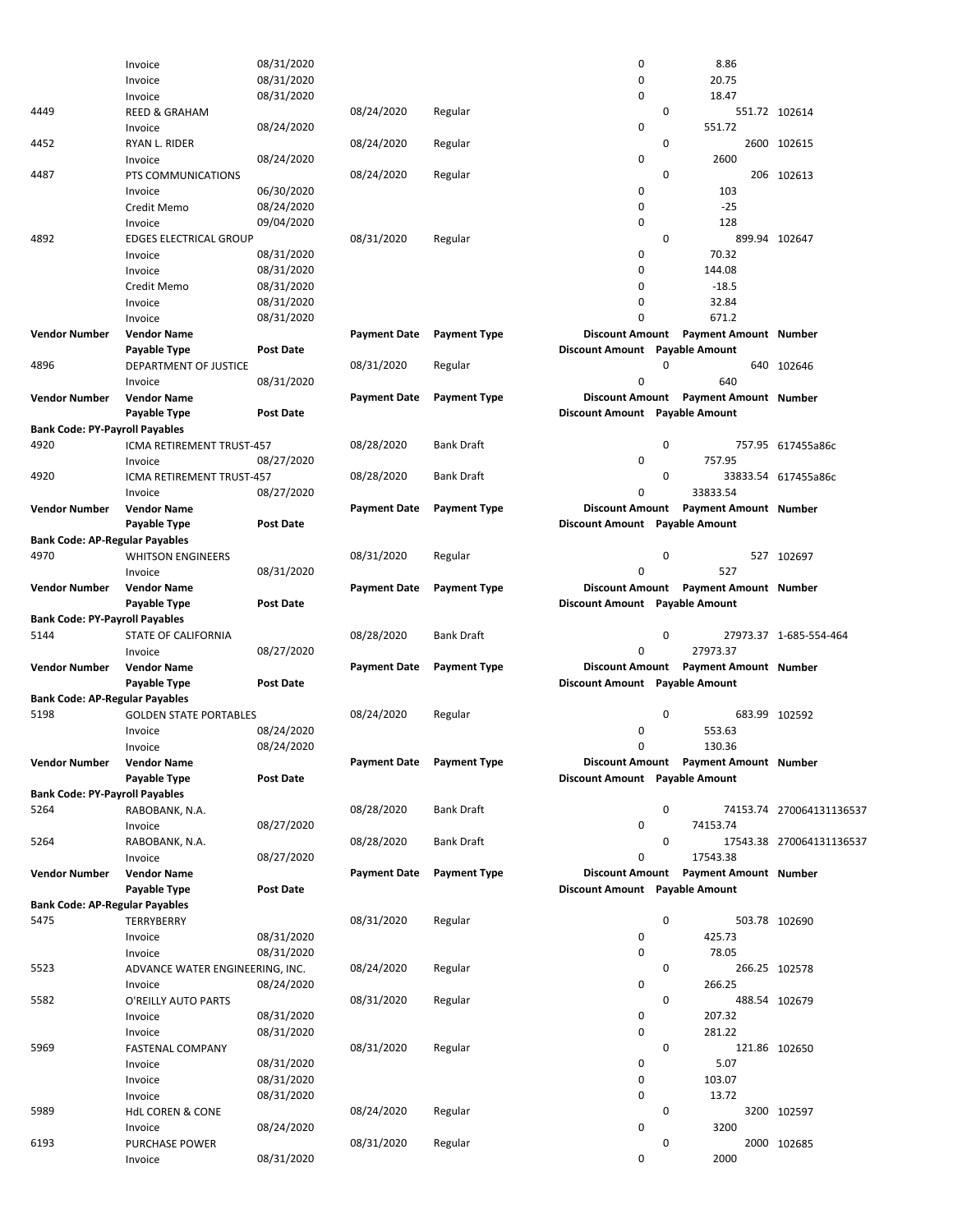| 6197                 | U.S. BANK EQUIPMENT FINANCE       |                  | 08/24/2020          | Regular             |                        | $\mathbf 0$ |                              | 197.31 102622 |
|----------------------|-----------------------------------|------------------|---------------------|---------------------|------------------------|-------------|------------------------------|---------------|
|                      | Invoice                           | 08/24/2020       |                     |                     | 0                      |             | 197.31                       |               |
| 6197                 | U.S. BANK EQUIPMENT FINANCE       |                  | 08/31/2020          | Regular             |                        | 0           |                              | 829.75 102693 |
|                      | Invoice                           | 08/31/2020       |                     |                     | 0                      |             | 311.75                       |               |
|                      | Invoice                           | 08/31/2020       |                     |                     | 0                      |             | 518                          |               |
| 6204                 | <b>CONCERN HEALTH</b>             |                  | 08/31/2020          | Regular             |                        | 0           |                              | 698.5 102642  |
|                      | Invoice                           | 08/31/2020       |                     |                     | 0                      |             | 698.5                        |               |
| 6324                 | The Home Depot Pro                |                  | 08/24/2020          | Regular             |                        | 0           | 1086.87 102619               |               |
|                      | Invoice                           | 08/24/2020       |                     |                     | 0                      |             | 94.06                        |               |
|                      | Invoice                           | 08/24/2020       |                     |                     | 0                      |             | 603.99                       |               |
|                      | Invoice                           | 08/24/2020       |                     |                     | 0                      |             | 340.31                       |               |
|                      |                                   | 08/12/2020       |                     |                     | 0                      |             | $-54.3$                      |               |
|                      | Credit Memo                       |                  |                     |                     |                        |             |                              |               |
|                      | Invoice                           | 08/24/2020       |                     |                     | 0                      |             | 54.19                        |               |
|                      | Invoice                           | 08/24/2020       |                     |                     | 0                      |             | 48.62                        |               |
| 6379                 | MARINA COAST WATER DISTRICT       |                  | 08/24/2020          | Regular             |                        | 0           | 12838.29 102601              |               |
|                      | Invoice                           | 08/24/2020       |                     |                     | 0                      |             | 12838.29                     |               |
| 6415                 | <b>ENFLOW INFORMATION SYSTEMS</b> |                  | 08/24/2020          | Regular             |                        | 0           |                              | 293.75 102590 |
|                      | Invoice                           | 08/24/2020       |                     |                     | 0                      |             | 293.75                       |               |
| 6671                 | <b>VERIZON WIRELESS</b>           |                  | 08/24/2020          | Regular             |                        | 0           | 1237.19 102624               |               |
|                      | Invoice                           | 08/24/2020       |                     |                     | 0                      |             | 1237.19                      |               |
| 6671                 | <b>VERIZON WIRELESS</b>           |                  | 08/31/2020          | Regular             |                        | 0           |                              | 38.01 102696  |
|                      | Invoice                           | 06/30/2020       |                     |                     | 0                      |             | 8.58                         |               |
|                      | Invoice                           | 08/31/2020       |                     |                     | 0                      |             | 29.43                        |               |
| 6685                 | <b>JONES &amp; MAYER</b>          |                  | 08/31/2020          | Regular             |                        | 0           |                              | 742.5 102662  |
|                      | Invoice                           | 08/31/2020       |                     |                     | 0                      |             | 742.5                        |               |
|                      |                                   |                  |                     |                     |                        | $\mathbf 0$ |                              |               |
| 6747                 | <b>AT&amp;T MOBILITY</b>          |                  | 08/24/2020          | Regular             |                        |             |                              | 808.57 102581 |
|                      | Invoice                           | 08/24/2020       |                     |                     | 0                      |             | 453.2                        |               |
|                      | Invoice                           | 08/24/2020       |                     |                     | 0                      |             | 355.37                       |               |
| 6761                 | MONTEREY SIGNS, INC.              |                  | 08/31/2020          | Regular             |                        | 0           |                              | 136.56 102676 |
|                      | Invoice                           | 08/31/2020       |                     |                     | 0                      |             | 136.56                       |               |
| <b>Vendor Number</b> | <b>Vendor Name</b>                |                  | <b>Payment Date</b> | <b>Payment Type</b> | <b>Discount Amount</b> |             | <b>Payment Amount Number</b> |               |
|                      | Payable Type                      | <b>Post Date</b> |                     |                     | <b>Discount Amount</b> |             | <b>Payable Amount</b>        |               |
| 6818                 | DE LAGE LANDEN                    |                  | 08/24/2020          | Regular             |                        | 0           |                              | 518.35 102586 |
|                      | Invoice                           | 08/24/2020       |                     |                     | 0                      |             | 518.35                       |               |
| 6818                 | DE LAGE LANDEN                    |                  | 08/31/2020          | Regular             |                        | 0           |                              | 94.65 102644  |
|                      |                                   |                  |                     |                     |                        |             | 94.65                        |               |
|                      |                                   |                  |                     |                     |                        |             |                              |               |
|                      | Invoice                           | 08/31/2020       |                     |                     | 0                      |             |                              |               |
| 7112                 | <b>ART BLACK</b>                  |                  | 08/31/2020          | Regular             |                        | 0           | 440                          | 102632        |
|                      | Invoice                           | 08/31/2020       |                     |                     | 0                      |             | 440                          |               |
| 7135                 | MONTEREY SANITARY SUPPLY, INC.    |                  | 08/31/2020          | Regular             |                        | 0           |                              | 99 102675     |
|                      | Invoice                           | 08/31/2020       |                     |                     | 0                      |             | 99                           |               |
| 7226                 | <b>JAIME MORALES</b>              |                  | 08/31/2020          | Regular             |                        | 0           | 5392.82 102660               |               |
|                      | Invoice                           | 08/31/2020       |                     |                     | 0                      |             | 3750.25                      |               |
|                      | Invoice                           | 08/31/2020       |                     |                     | $\mathbf 0$            |             | 1642.57                      |               |
| 7287                 | PNC EQUIPMENT FINANCE             |                  | 08/24/2020          | Regular             |                        | 0           | 21816.51 102609              |               |
|                      | Invoice                           | 08/24/2020       |                     |                     | 0                      |             | 21816.51                     |               |
| 7287                 | PNC EQUIPMENT FINANCE             |                  | 08/24/2020          | Regular             |                        | 0           | 5507.04 102610               |               |
|                      | Invoice                           | 08/24/2020       |                     |                     | 0                      |             | 5507.04                      |               |
| 7324                 | BEAR ELECTRICAL SOLUTIONS, INC.   |                  | 08/24/2020          | Regular             |                        | $\mathbf 0$ | 24166.25 102582              |               |
|                      |                                   |                  |                     |                     |                        |             | 18700                        |               |
|                      | Invoice                           | 06/30/2020       |                     |                     | 0                      |             |                              |               |
|                      | Invoice                           | 08/24/2020       |                     |                     | 0                      |             | 190                          |               |
|                      | Invoice                           | 08/24/2020       |                     |                     | 0                      |             | 1785                         |               |
|                      | Invoice                           | 08/24/2020       |                     |                     | 0                      |             | 3491.25                      |               |
| 7324                 | BEAR ELECTRICAL SOLUTIONS, INC.   |                  | 08/31/2020          | Regular             |                        | 0           |                              | 540 102635    |
|                      | Invoice                           | 08/31/2020       |                     |                     | 0                      |             | 540                          |               |
| 7505                 | MONTEREY BAY ANALYTICAL SVCS.     |                  | 08/31/2020          | Regular             |                        | 0           |                              | 78 102671     |
|                      | Invoice                           | 08/31/2020       |                     |                     | 0                      |             | 78                           |               |
| 7605                 | GREEN RUBBER-KENNEDY AG           |                  | 08/24/2020          | Regular             |                        | 0           |                              | 216.32 102595 |
|                      | Invoice                           | 06/30/2020       |                     |                     | 0                      |             | 216.32                       |               |
| 7679                 | USA TOWING INC.                   |                  | 08/31/2020          | Regular             |                        | 0           |                              | 1520 102695   |
|                      | Invoice                           | 08/31/2020       |                     |                     | 0                      |             | 200                          |               |
|                      | Invoice                           | 08/31/2020       |                     |                     | 0                      |             | 200                          |               |
|                      | Invoice                           | 08/31/2020       |                     |                     | 0                      |             | 200                          |               |
|                      | Invoice                           | 08/31/2020       |                     |                     | 0                      |             | 230                          |               |
|                      | Invoice                           | 08/31/2020       |                     |                     | 0                      |             | 230                          |               |
|                      |                                   |                  |                     |                     | 0                      |             | 460                          |               |
|                      | Invoice                           | 08/31/2020       |                     |                     |                        |             |                              |               |
| 7763                 | GREENWASTE RECOVERY, INC.         |                  | 08/24/2020          | Regular             |                        | 0           |                              | 607.99 102596 |
|                      | Invoice                           | 08/24/2020       |                     |                     | 0                      |             | 607.99                       |               |
| 7883                 | <b>BARTLE WELLS ASSOCIATES</b>    |                  | 08/31/2020          | Regular             |                        | 0           |                              | 1850 102634   |
| 8022                 | Invoice<br>JEFF K. BILLS          | 06/30/2020       | 08/31/2020          | Regular             | 0                      | 0           | 1850                         | 400 102661    |